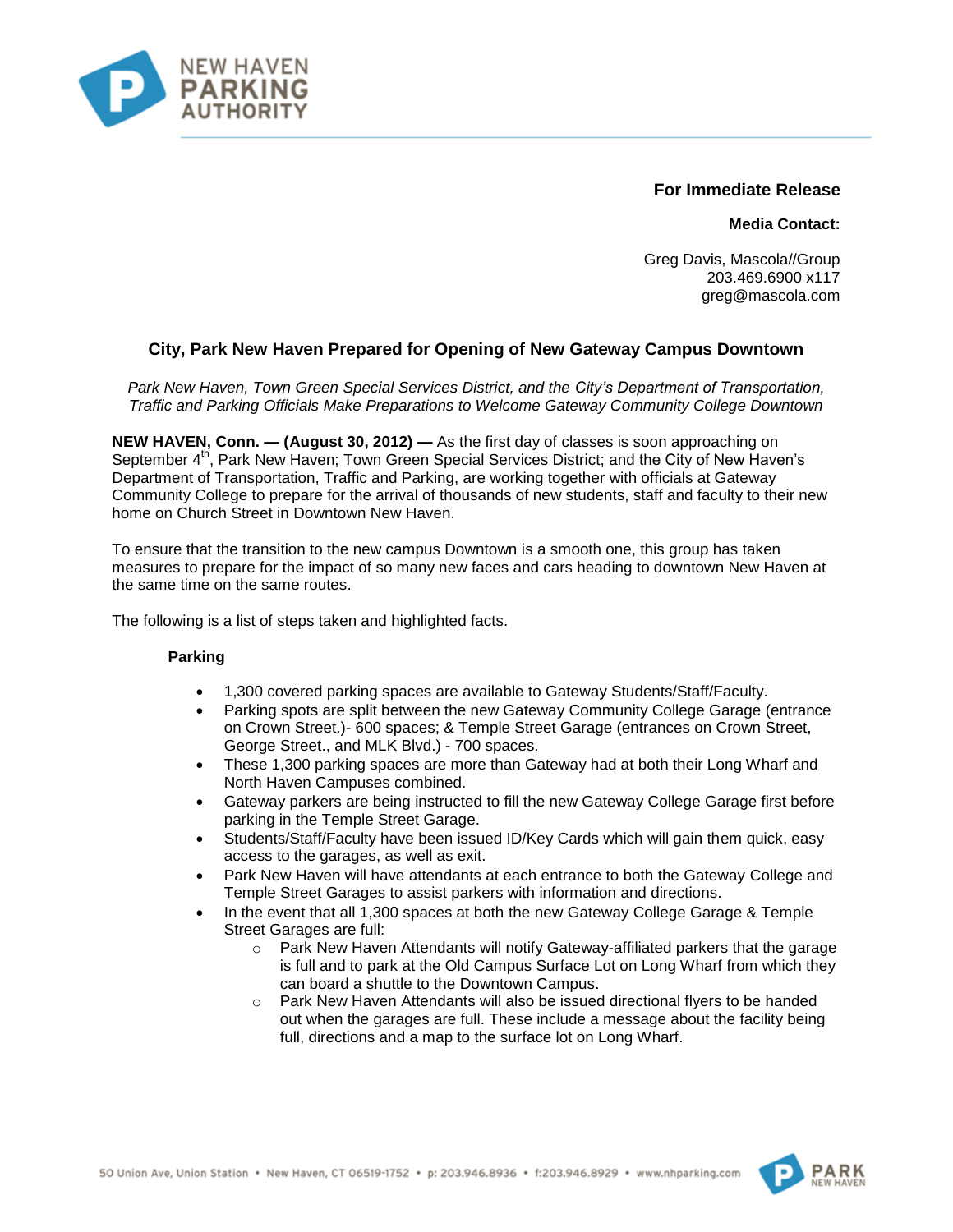"Lots of people coming to New Haven is a great challenge to face, but we also want to make sure that we have a clear plan to address what will be the inevitable times of crowding, confusion and frustration over the first weeks of such a large new operation. It will all be good in the end and the collaboration and cooperation of the Park New Haven team will help get us there quickly, said Park New Haven Board Chairman, Matthew Nemerson.

## **Shuttle Bus**

- Gateway will be operating a shuttle bus from 7:00 AM to 7:00 PM, Monday through Thursday.
- The shuttle will run on 20 minute intervals to and from the new campus from the surface lot at the old campus on Long Wharf.
- The shuttle will also be an alternative to driving into Downtown, and will service those who choose to park at the Long Wharf surface lot.

# **Transit & Bicycles**

- To welcome the students to downtown, and as an alternative to parking, the City of New Haven will be offering Students/Staff/Faculty a free 31-day bus pass with CT Transit.
	- o Currently, well over 500 students have taken advantage of the CT Transit bus passes.
- The new Gateway Garage also has a 90-bike rack system enclosed in the garage, with access from Crown Street. There are also lockers and showers available for Students/Staff/Faculty on the lower level of the North Building.

"The City's Department of Transportation, Traffic and Parking has been working with officials from Gateway and our partners at CT Transit to offer alternative transportation options to driving single occupancy vehicles to and from campus," said Director, Jim Travers.

"We're urging students to carpool, use mass transit, walk, or bike to the new campus Downtown. Our department has worked with our partners at CT DOT and will have added signage for those arriving to Gateway via I-95 into Downtown New Haven. We also will have Traffic Engineers on-site during the first week of classes, fine tuning the system as traffic patterns emerge. We have taken these steps, worked with officials from every agency over the past year on this, and we're ready."

"As there is during the first days of classes at any college in any city in the nation, there will be some additional traffic. New Haven is exciting, vibrant, and a destination for the arts and culture, and Gateway's new Downtown Campus is an important part of the fabric of Downtown," adds Travers.

#### **Advanced Communications**

- Park New Haven and Gateway officials have distributed letters to Gateway students detailing the parking operations and procedures.
- Gateway has also informed students about their transportation options including bicycling.
- The City will be briefing local news outlets to remind commuters of the possibility of additional vehicular and pedestrian traffic in the Downtown area when classes begin.
- Town Green Special Services District has been in communication with Downtown Merchants and their key constituents to make them aware of the increases in traffic and to prepare for new patrons Downtown.



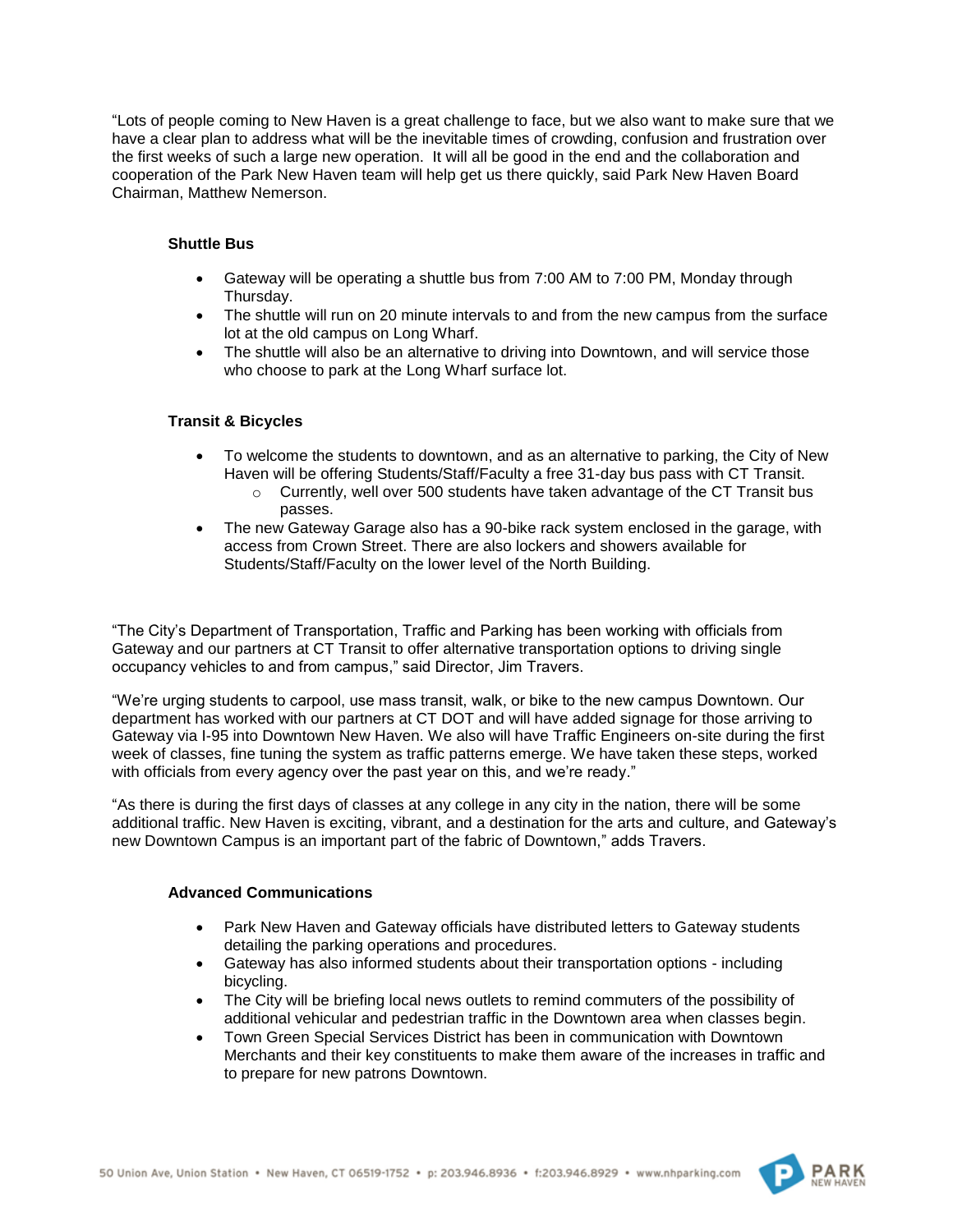"We're excited and ready for students and staff of Gateway Community College to take full advantage of everything that Downtown New Haven has to offer," said Win Davis, Executive Director, Town Green Special Services District. "Our shops, restaurants, and attractions Downtown are all excited to welcome the Gateway community, and our Downtown Ambassadors will have a presence to give any assistance or answer questions from folks coming Downtown maybe for the first time," adds Davis.

## **On-Site**

- Town Green will have additional Downtown Ambassadors presence around the blocks surrounding the college to assist with directions and guidance.
- The New Haven Police Department is providing a supplemental traffic detail around the Gateway Campus as well.
- The City will be monitoring traffic signals and cameras in real-time to mitigate any possible traffic backups in the immediate area surrounding Gateway.
- Signage is being erected at I-95 Exit 46, both North and Southbound ramps, to direct Students/Staff/Faculty to the new campus. The City will continue to work with CT DOT on signal and signage operations related to Gateway.
- Park New Haven, City of New Haven, and Town Green officials will all be on-site during the opening week to ensure things run smoothly, and that all procedures put into place are being followed.

# **Social Media**

- Both Park New Haven and Gateway officials will be monitoring social media via Twitter and Facebook to give updates (as needed) to Students/Staff/Faculty on parking availability and other important updates.
- Park New Haven can be followed on Twitter @ParkNewHaven.

For more information on Park New Haven and the New Haven Parking Authority, please visit [www.nhparking.com.](http://www.nhparking.com/)

# # #

#### **About Park New Haven**

Park New Haven proudly serves the people of New Haven and its visitors with over 8,000 economical public parking spaces at the Air Rights, Crown Street, Temple Street, Temple Medical, Granite Square, Gateway Community College, and Union Station Garages, and at numerous surface facilities conveniently located in downtown New Haven and in surrounding residential neighborhoods. Additionally, Park New Haven serves the well-being and economic development of the New Haven community by providing financially self-sustaining, safe, convenient and economical off-street parking and related services. For more information on Park New Haven, and the New Haven Parking Authority, please visit [www.nhparking.com.](http://www.nhparking.com/)

#### **About City of New Haven - Department of Transportation, Traffic and Parking**

The City of New Haven's Transportation Department combines elements of traffic safety/engineering, parking management, community development and urban planning to improve the quality of life for New Haven's residents and visitors. Its mission is to maintain and enhance the City's transportation assets with a particular emphasis on supporting and encouraging sustainable practices. They constantly strive to improve their core functions related to sign and signal systems, school safety guards and on-street parking management into an integrated environment which embraces their values and practices. For more information, visit<http://cityofnewhaven.com/TrafficParking>